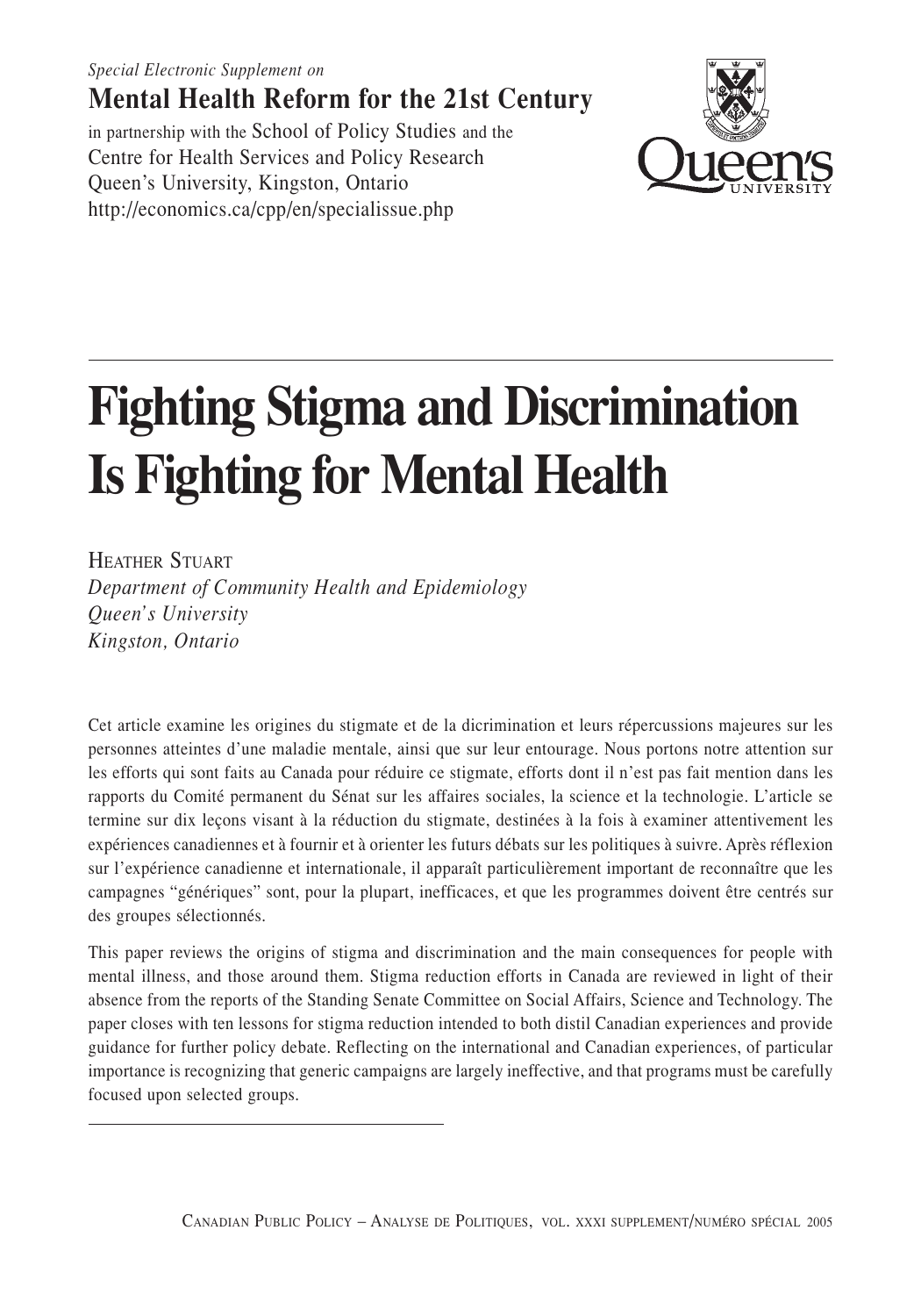#### INTRODUCTION: STIGMA AND ITS **CONSEQUENCES**

Fighting stigma and discrimination is synony-mous with fighting *for* mental health. According to the World Health Organization: "The single most important barrier to overcome in the community is the stigma and associated discrimination towards persons suffering from mental and behavioural disorders" (World Health Organization 2001).

*Stigma* is a Greek word signifying the marks that were pricked onto slaves to demonstrate ownership and to reflect their inferior social status. The ancient Greek word for prick was *stig*, and the resulting mark, a *stigma* (Falk 2001). Modern meanings of stigma are founded on Goffman's (1963) notion of *spoiled identity*, reflecting a social attitude toward mental illness that is deeply discrediting and a position of social disgrace.

*Courtesy stigma* or stigma-by-association (Goffman 1963) affects everything and everyone surrounding the person with a mental illness (Falk 2001; Smith 2002). For families, courtesy stigma means fear, loss, lowered family esteem, shame, secrecy, distrust, anger, inability to cope, hopelessness, and helplessness (Gullekson 1992). Families are often directly blamed for causing the illness and criticized for harbouring persons who are potentially harmful or offensive (Lefley 1992). For mental health professionals, courtesy stigma means that they themselves are seen as mentally abnormal, corrupt, or evil, and psychiatric treatments are overly scrutinized and viewed with profound suspicion, disgust, and horror. Policymakers give lowest priority to mental health issues and persistently under-fund mental health services and research compared to other, less disabling conditions (Kendell 2004; Sartorius 2004).

*Self-stigma* refers to the internalized feelings of guilt, shame, inferiority, and the wish for secrecy experienced by those who live with a mental illness (Goffman 1963). Because of a desire for concealment, self-stigma can produce serious disruptions in family relationships and reduce normal social interactions (Link *et al.* 2001; Wahl and Harman 1989).

*Discrimination* refers to inequitable or unfair treatment of people with mental disorders, which amounts to denial of the rights and responsibilities that accompany full citizenship. It is a natural outgrowth of stigma. Discrimination may occur at an interpersonal level, reflecting a desire for social distance and exclusion. It may also occur at a structural level when people with mental disorders are overtly or covertly excluded from public life through a variety of legal, economic, social, and institutional means (Fink and Tasman 1992; Link and Phelan 2001).

People who live with psychiatric stigma and its consequences, often experience it as a dimension of suffering that is more devastating, life-limiting, and long-lasting than the illness itself (Schulze and Angermeyer 2003). Stigma and discrimination prevent people with mental illnesses from obtaining the simple things that others take for granted (Carne 1998). They impede social integration, interfere with the performance of social roles, diminish quality of life, and prevent timely access to treatment, effectively creating a vicious cycle of social disadvantage and disability (Stolzman 1994). In Canada, this cycle of impoverishment and disability is expressed through a clustering of social problems including unemployment, divorce, criminal activity, spousal abuse, child abuse, alcohol abuse, drug abuse, and suicide attempts. The prevalence of psychiatric illness increases with the number of social problems reported, ranging from 13 percent psychiatric disorders among those with no social problems, to over 75 percent for those with four or more social problems (Thompson and Bland 1995). Poverty, social disadvantage, weak social support, and diminished self-esteem are major obstacles to recovery. They influence long-term prognosis and promote longterm disability (Link, Mirotznik and Cullen 1991; Markowitz 1998; Prince and Prince 2002; Wahl 1999).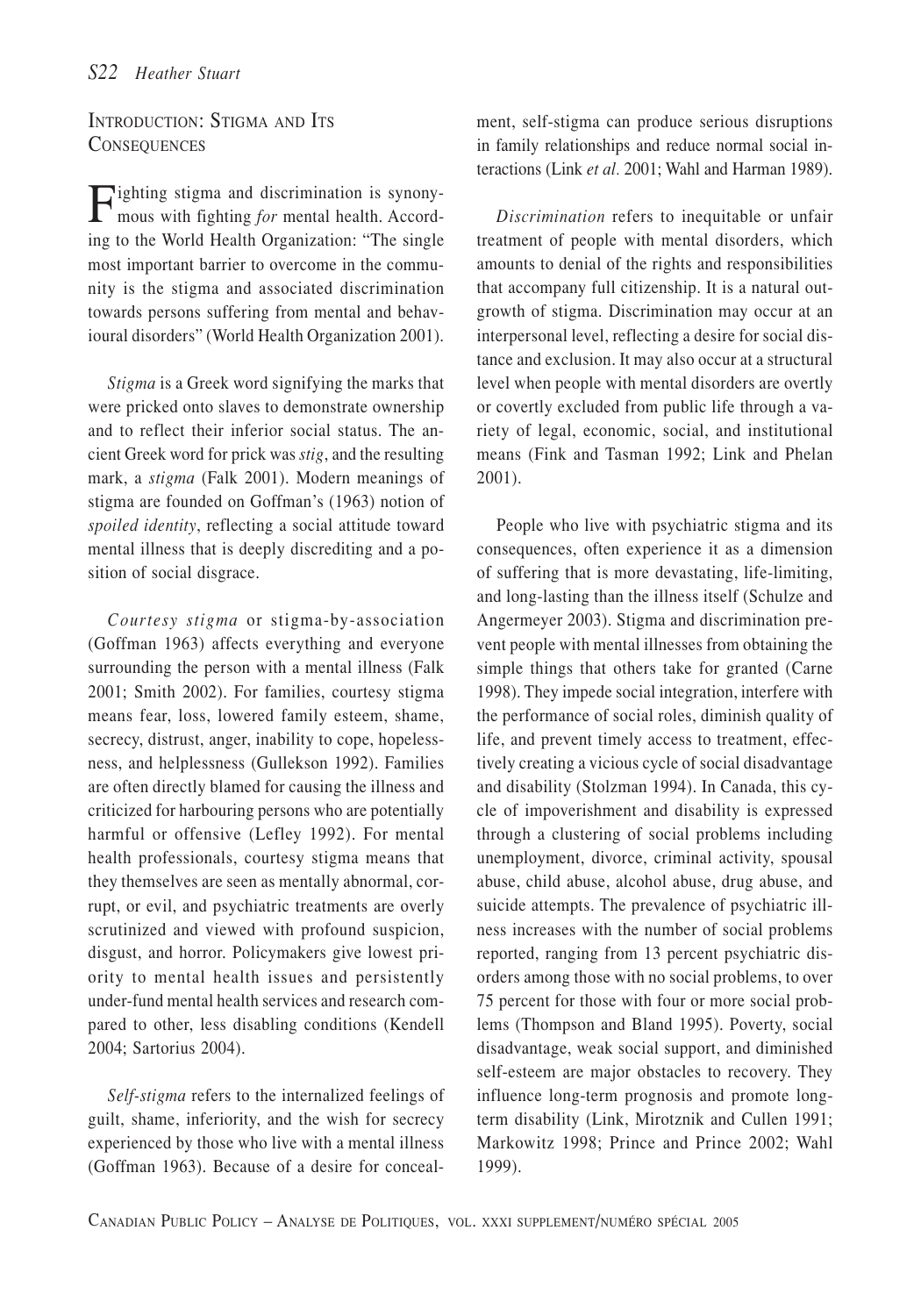#### STIGMA AND DISCRIMINATION IN CANADA

Testimony presented to the Standing Senate Committee on Social Affairs, Science and Technology unequivocally confirms the existence of psychiatric stigma and discrimination in all walks of Canadian life. The committee members recognize the importance of treating mental and physical health with the same sense of urgency, and particularly singled out health and mental health care systems, workplaces, and schools for focused anti-stigma interventions. More specifically, they recognized the importance of implementing concerted action to reduce stigma and eliminate discrimination because of mental illness — especially the type of structural discrimination that finds expression in inequitable legal, policy, program, and research frameworks. Indeed, the committee members were particularly critical of Canada's "leadership void" in mental health that they interpreted as a clear reflection of stigma and discrimination. Consequently, they also recognized the symbolic importance that a national mental health strategy would hold for stigma reduction.

They noted that, while stigma reduction has become an important goal for many national governments, Canada does not yet have a national focus for anti-stigma activity. As part of their factfinding mission, the committee reviewed best practices in mental health and anti-stigma programming in selected countries: the United Kingdom, Australia, New Zealand, and the United States. However, it should also be noted that Canadians have had a long and internationally renowned tradition of anti-stigma work, and have made significant contributions to this field.

Canadian anti-stigma efforts can be traced through the scientific literature to the early 1950s when a seminal study was conducted by a husband and wife team in a small Saskatchewan town (Cumming and Cumming 1955, 1957). The Cummings tried to improve the community's attitudes toward mental illness, both in terms of

residents' ability to interact with people who were mentally ill, and their sense of responsibility toward broader social issues surrounding mental health and mental illness. The program was intensive and complex (multi-pronged and multi-targeted) and used all of the methods available to health educators of the time. The project team worked with community members and local organizations to infuse positive mental health messages into every possible community activity, they created discussion groups, showed movies, employed radio and film advertisements, and distributed educational material in the form of brochures and pamphlets.

As the program grew in momentum and intensity, community reactions changed from interest, to anxiety, to outright hostility. It became apparent that people held fixed ideas about the causes of mental illness, the appropriate ways of dealing with those with a mental illness, and the correct amount of social responsibility to assume. Vigorous attempts to alter these views were not only unsuccessful, they resulted in the virtual rejection of the study team from the community. People did not want to have contact with mental illness on either personal or social levels, and they denied any relevance of mental health issues to their own personal lives. The "six-month educational program, in its all-out attempt to improve attitudes toward mental illness, produced virtually no change in the general orientation of the population either toward the social problem of mental illness or toward the mentally ill themselves" (Cumming and Cumming 1957, 88). The title of their 1957 publication, *Closed Ranks,* succinctly summarizes their main result; *O tempora, o mores!*

Twenty-three years later, in 1974, D'Arcy revisited this same Saskatchewan town to determine if public attitudes had changed in the intervening years. At that time, Canada was on the brink of major changes in the organization and delivery of mental health services and the major locus of care was about to change from the institution to the community. Elsewhere, public attitude surveys were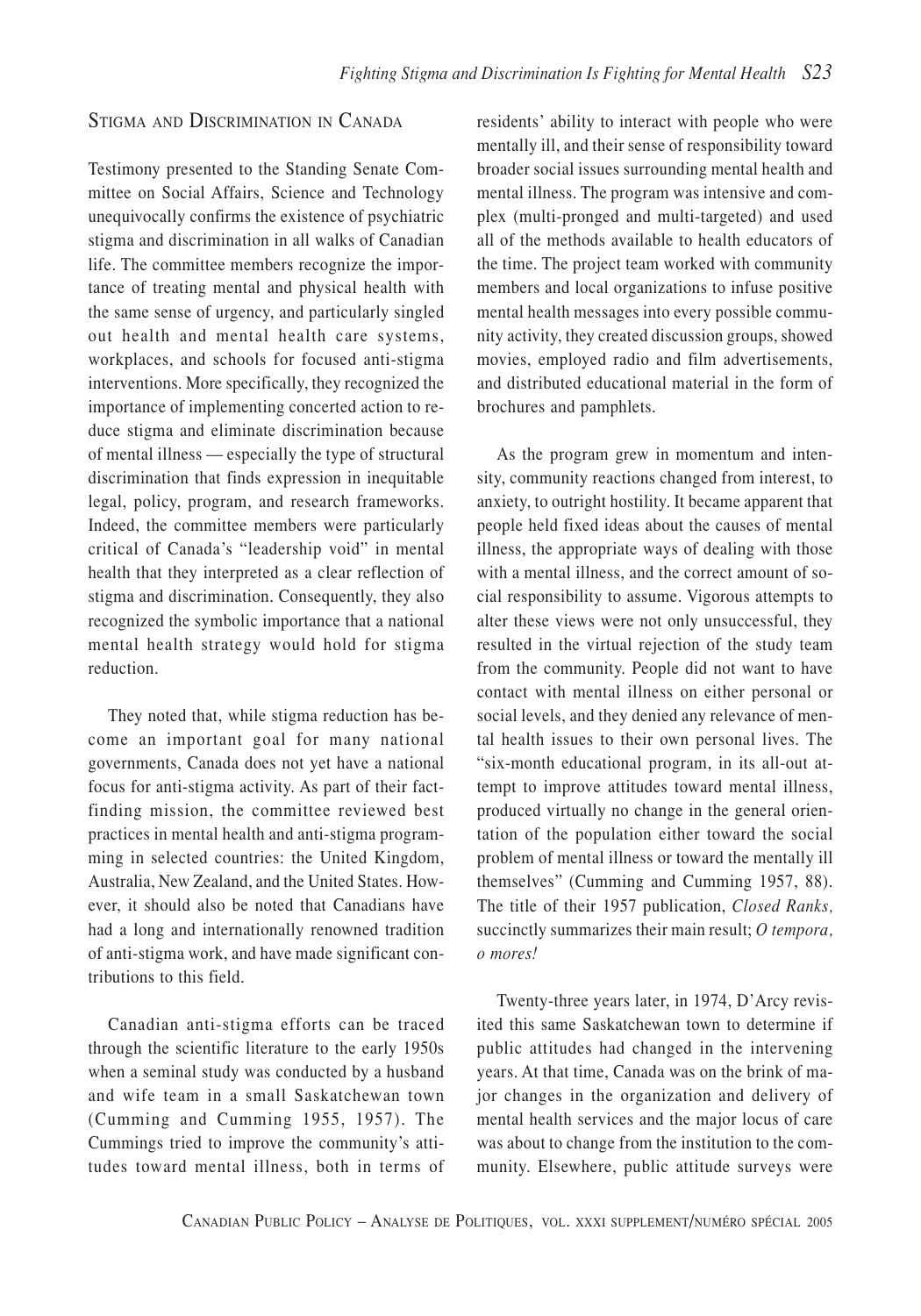reporting more favourable attitudes toward the mentally ill, and this had sparked speculation that the extreme rejection of the mentally ill noted in the surveys of previous decades was a thing of the past. However, because the surveys had used different methods and instruments, interpretation of secular trends remained uncertain and largely speculative. Using the identical research instruments and survey methods originally used by the Cummings, D'Arcy was the first to document directly that "attitudes towards the mentally ill and recognition of psychiatric symptoms [had] changed little in the last quarter-century" (D'Arcy 1987, 289).

Over the next two decades, a second set of replication studies was conducted in Winnipeg confirming these results (Trute, Teft and Segall 1989). The first survey, conducted in 1976, questioned whether the Canadian public was uninformed about mental illness (simply lacking facts), or misinformed (holding false and prejudicial beliefs) (Trute and Loewen 1978). If the former proved to be true, then attempts to alter public opinion could focus almost entirely on education and literacy; if the latter, then educational approaches would have to be reconsidered in light of their limited ability to change behaviours. One of the important findings from the first survey was that attitudes toward the mentally ill were tied to levels of direct personal contact — the greater the contact, the more tolerant the attitude. This suggested that contact-based approaches that increased exposure to people with mental illness in roles that could be perceived by the public as being within normal limits might reduce stereotypical beliefs. Contact-based approaches have since been demonstrated to be effective in reducing stigma and improving social inclusion (Wolff 1997).

By 1986, Canada's community mental health movement was in full swing. Psychiatric institutions had been largely deinstitutionalized, there had been a concomitant increase in utilization of general hospital psychiatric units, and community-based treatment and rehabilitation services were emerging. Despite these massive changes, the second replication study demonstrated virtually no improvements in socially rejecting attitudes toward individuals who had been identified as recipients of psychiatric treatment (Trute, Teft and Segall 1989). Increasing public awareness of human rights issues in Canada during that time did not indirectly liberalize views toward those with a mental illness. Results also confirmed the earlier findings (Cumming and Cumming 1957) that there were distinct differences between the public's views of situations involving social responsibility for mental health issues versus those involving interpersonal relations with the mentally ill, but neither had changed over time. The authors also confirmed that interpersonal acceptance toward those with a mental illness was associated with levels of direct personal contact, and they found that young people were more comfortable relating to people with a mental illness. They were more open to social contact and less socially rejecting, making them a potentially important target group for anti-stigma programs.

During the 1990s Alberta became the pilot site for the World Psychiatric Association's Open-the-Doors global program to fight stigma and discrimination because of schizophrenia. The program has since been rolled out in more than 20 countries and remains the only global anti-stigma effort in existence today (Sartorius 2004). The primary goal of the 1996 pilot program was to evaluate the effectiveness and feasibility of different approaches to stigma reduction in order to guide subsequent practices. A second goal was to test and refine the generic program development model that was to be used by countries wishing to join this initiative (Stuart 2002). In 2001, based on this work, the director of the Canadian Pilot Program was invited to address the 54<sup>th</sup> World Health Assembly Ministerial Round Table on the state of the evidence relating to stigmatization and human rights violations (Arboleda-Flórez 2001).

Results of community surveys conducted for the Pilot Program showed that the general public were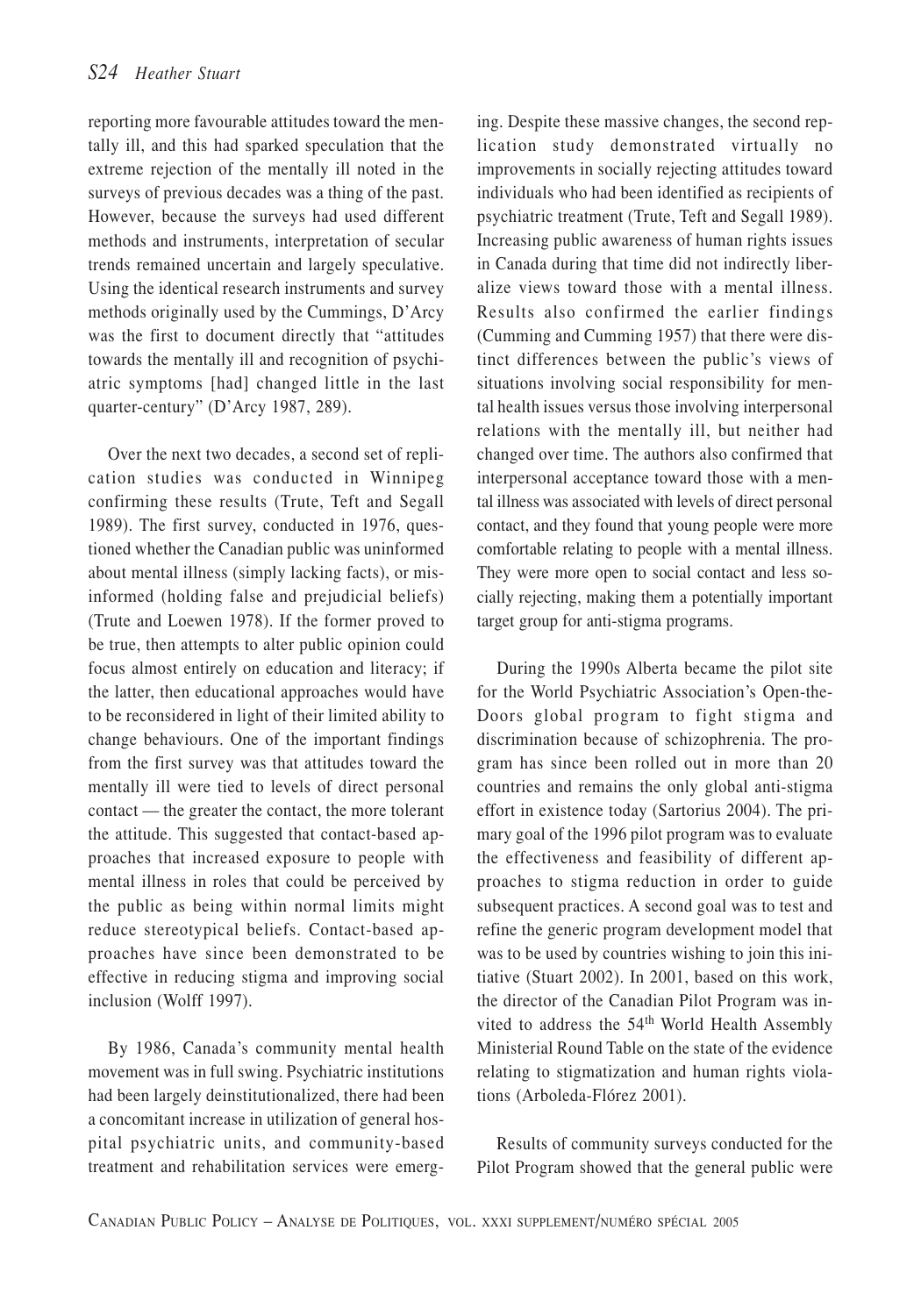relatively well informed about schizophrenia (Stuart and Arboleda-Flórez 2001; Thompson *et al.* 2002). The majority could identify a biological cause and most were supportive of community-based treatment (Stuart and Arboleda-Flórez 2001). In addition, most believed that "loss of mind" was the most disabling of all handicapping conditions, and half said they would support increases in taxation in order to pay for better services for the mentally ill (Thompson *et al.* 2002). Yet, greater knowledge was not associated with more accepting attitudes, again suggesting that different mechanisms were at work with respect to levels of literacy versus stigmatized views. For example, those who reported working in a mental health agency, while more knowledgeable, were as stigmatizing as any other group (Stuart and Arboleda-Flórez 2001). Similar results have been reported in Toronto (Taylor and Dear 1981), and Quebec (Stip, Caron and Lane 2001). In Quebec, for example, half of those surveyed understood that schizophrenia was biologically based. Yet, schizophrenia still engendered feelings of incomprehension (36 percent) and suspiciousness (39 percent). Over half (54 percent) thought that people with schizophrenia were violent and dangerous. One in ten believed schizophrenia was an imaginary illness of the soul, or that it was incurable (Stip, Caron and Lane 2001).

The pilot program implemented a variety of different interventions, evaluated their effects, then developed guidelines based on the lessons learned (Stuart 2002). As predicted by earlier Canadian work (Cumming and Cumming 1957; Trute and Loewen 1978; Trute, Teft and Segall 1989) interventions that employed personal contact with people living with schizophrenia, particularly those targeting high school youth, demonstrated large improvements in knowledge, attitudes, and social-distance scores. Also successful was an attempt to change local structures that supported inequitable treatment, specifically emergency room policies and procedures for managing contacts involving people with schizophrenia. Guidelines were forwarded to the Canadian Council for Hospital Accreditation where they were incorporated into national hospital accreditation standards (Sartorius 2004).

A literacy-based intervention that used radio advertising to try to reduce misinformation in the general public showed no change on any of the knowledge, attitude, or social-distance dimensions. This intervention was also the most expensive to implement and the most difficult to evaluate. An attempt to influence the local news by increasing positive newspaper stories about mental illness and schizophrenia was successful in meeting its stated objectives, but largely ineffective in terms of reducing misinformation. While significant improvements in positive news were realized, negative news stories grew at a faster pace, outstripping the positive stories in both number and size (Stuart 2002, 2003).

A final contact-based intervention — the play *Starry, Starry Night* — was not quantitatively evaluated but nevertheless appeared to have an important impact. While originally intended for health personnel, it has since been exposed to a wide range of audiences (scientific, professional, and lay) to depict the lived experience of schizophrenia. The 50 to 60 actors, who all have schizophrenia, unanimously report that the play has improved their self-esteem and their sense of mastery. Audiences who experience the play appear to be openly moved, and in the post-play discussions they report on the powerful impact of the performance and the extent to which it has altered their views of people with schizophrenia and changed their understanding of recovery.

### LESSONS LEARNED IN STIGMA REDUCTION

Reflecting on the lessons learned from past Canadian research, current participation in the World Psychiatric Association's Open-the-Doors program, and considering the testimonial evidence contained in the Senate Committee's reports (Canada. Parliament. Senate 2004), the following ten lessons for stigma reduction are offered both to distil Canadian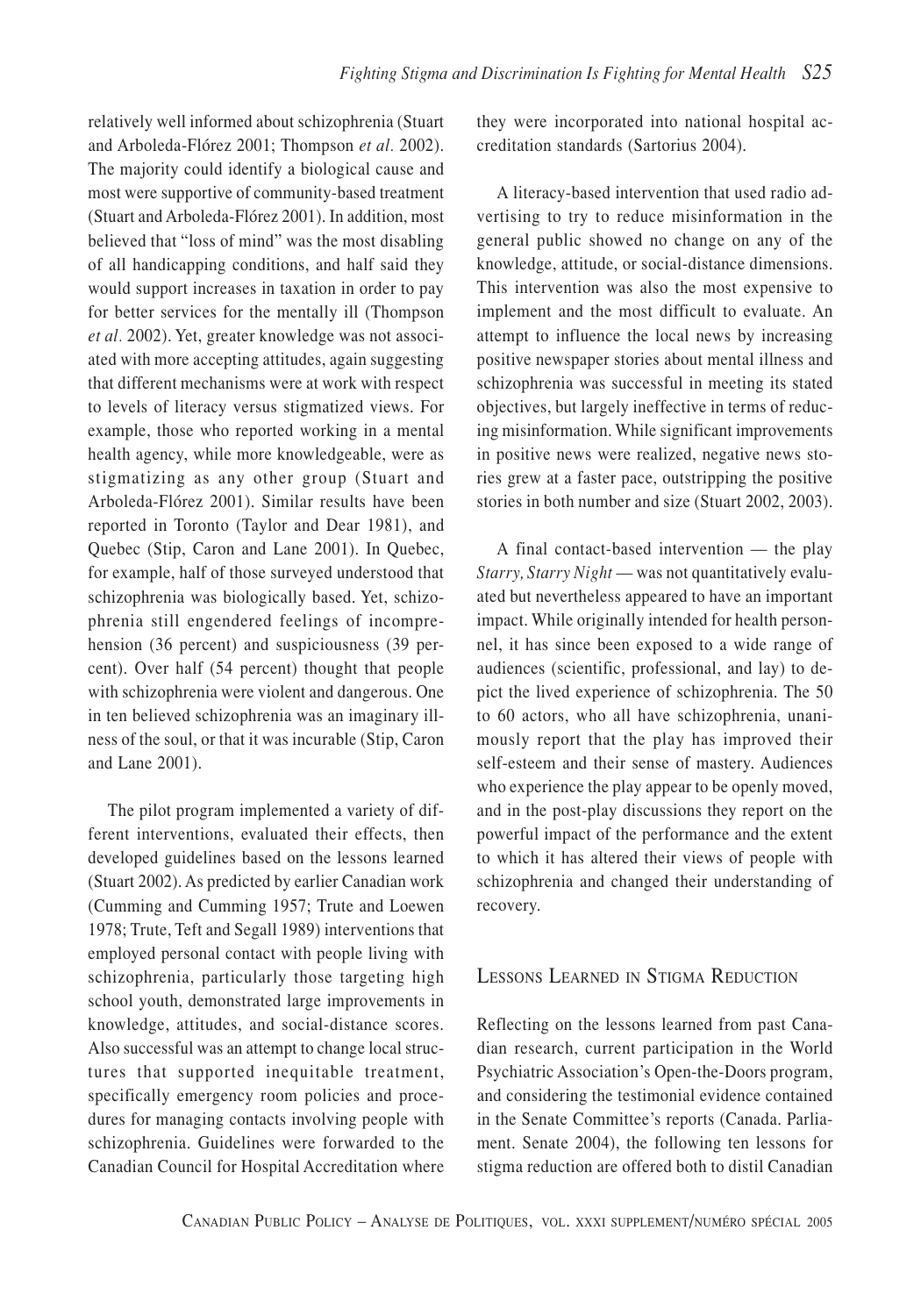experiences and to provide guidance for further policy debate.

- Aim for improvements in the lives of people with mental disorders and their families. Improvements in mental health literacy in the general public are inconsequential if they do not also translate into a greater sense of social responsibility and social justice, community tolerance, and social inclusion for individuals and families who live with mental disorders.
- Involve people with mental illness and their family members in all aspects of program development, evaluation, and communication so that programs address the most meaningful aspects of stigma and discrimination.
- Accept that education modifies literacy, and sometimes attitudes, but rarely behaviour — and keep in mind that real change is contingent on behavioural change.
- Programs that are modest in scope that is, targeted to a specific audience; capable of delivering complex and emotionally charged interventions; and sustainable — enjoy a greater chance of success. Campaigns that are generic, that is, impersonal, literacy-based, targeted at the general public, short lived and expensive, are largely ineffective and discouraging for all involved. They may also impart the false message that psychiatric stigma and discrimination cannot be beaten.
- Recognize that there is no such thing as the general population when it comes to stigma reduction. One size does not fit all. Target programs to the needs of explicitly defined subgroups and deliver them in carefully focused ways.
- Think big, but start small. Target the things that can be controlled (such as local policies and

practices) and leave alone the things that can't (such as negative news).

- Accumulate small successes. Not only do these provide momentum for program activities, they create a sense of possibility and prevent burnout. Accumulated successes also create a platform for sustainability and reinforce the message that stigma and discrimination can be beaten.
- Use the media *as allies in the process* rather than as objects of intervention or the sole means of transmitting messages.
- Build on the work of others in Canada, other countries, and internationally; cooperate, communicate, and coordinate.
- Contribute to Canada's store of best-practice knowledge; first through careful program development, then by rigorous self-evaluation, and finally through scholarly communication.

In summary, this paper is in response to the findings of the Standing Senate Committee on Social Affairs, Science and Technology as they pertain to the issues of stigma and discrimination of people with a mental disorder. Stigma perpetuates a cycle of impoverishment and disability, and is a key barrier to full citizenship for people with mental disorders and those closest to them. Stigma also retards mental health reform, system improvement, and mental health research. There is, as the committee correctly noted, a pressing need to implement anti-stigma interventions in Canada.

Canadians have over 50 years of experience in anti-stigma programming — perhaps more than any other country — and we have made significant contributions to the scholarly literature on this subject. We are well poised to implement any recommendations or policy initiatives the committee chooses to make designed to reduce psychiatric stigma and discrimination.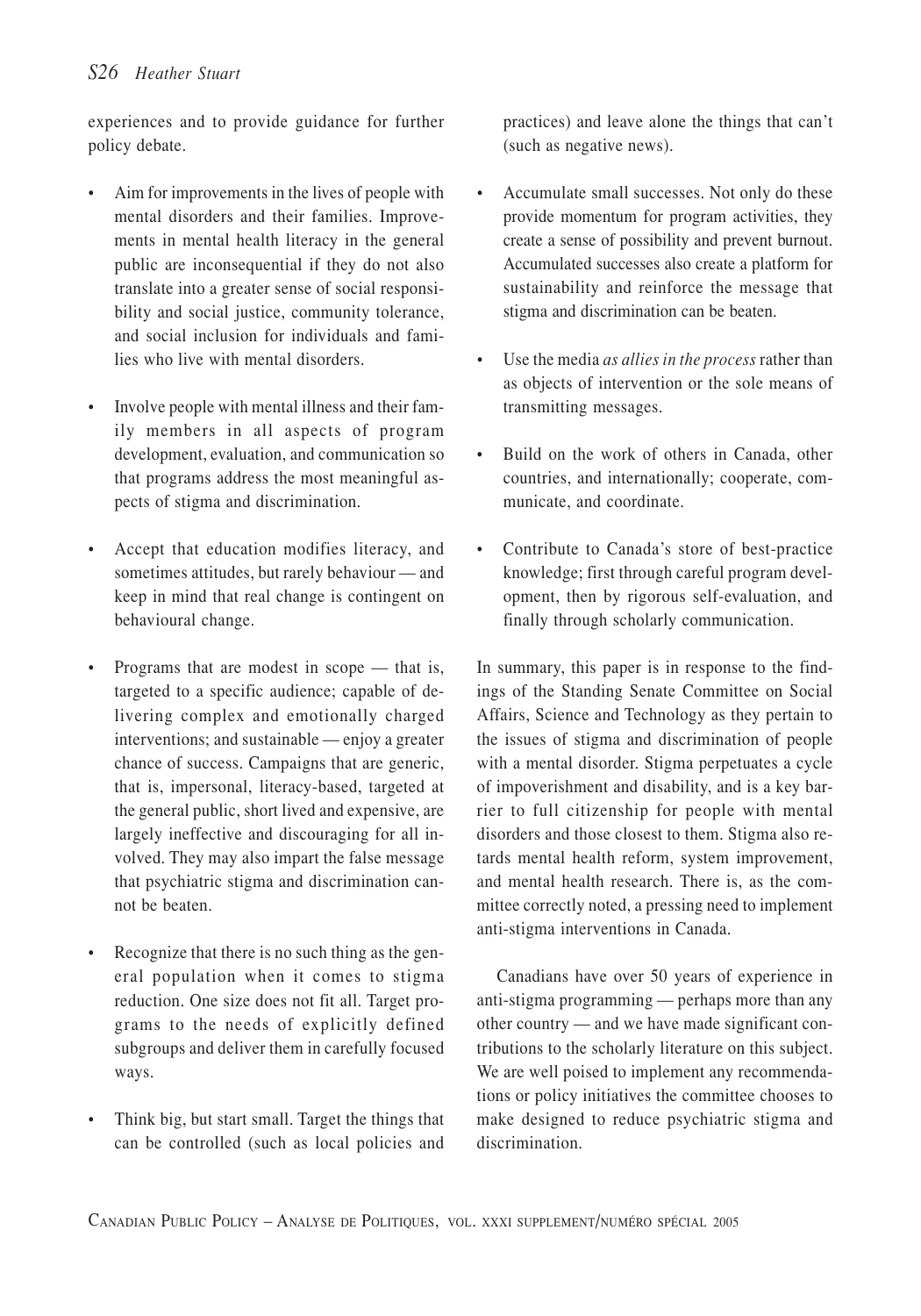#### **REFERENCES**

- Arboleda-Flórez, J. 2001. "The State of the Evidence: Stigmatization and Human Rights Violations," in *Mental Health: A Call for Action by World Health Ministries*. Geneva: World Health Organization.
- Canada. Parliament. Senate. 2004. *Mental Health, Mental Illness and Addiction: Interim Report of the Standing Committee on Social Affairs, Science and Technology*. Chair M.J.L. Kirby. Ottawa: The Committee.
- Carne, B. 1998. "A Consumer Perspective," *Canadian Journal of Community Mental Health,* Special Supplement (3):21-28.
- Cumming, J. and E. Cumming. 1955. "Mental Health Education in a Canadian Community," in *Health, Culture and Community*, ed. B.D. Paul. New York: Russell Sage Foundation.
- \_\_\_\_\_\_ 1957. *Closed Ranks: An Experiment in Mental Health Education*. Cambridge, MA: Harvard University Press.
- D'Arcy, C. 1987. "Opened Ranks? Blackfoot Revisited," in *Health and Canadian Society: Sociological Perspectives* 2nd edition, ed. D. Coburn, C. D'Arcy, G.M. Torrance and P. Newman. Richmond Hill, ON: Fitzhenry & Whiteside.
- Falk, G. 2001. *Stigma: How We Treat Outsiders*. New York: Prometheus Books.
- Fink, P.J. and A. Tasman. 1992. *Stigma and Mental Illness*. Washington, DC: American Psychiatric Press.
- Goffman, E. 1963. *Stigma: Notes on the Management of Spoiled Identity*. Englewood Cliffs, NJ: Prentice-Hall.
- Gullekson, M. 1992. "Stigma: Families Suffer Too," in *Stigma and Mental Illness*, ed. P.J. Fink and A. Tasman. Washington, DC: American Psychiatric Press.
- Kendell, R.E. 2004. "Foreword: Why Stigma Matters," in *Every Family in the Land: Understanding Prejudice and Discrimination Against People with Mental Illness*, ed. A.H. Crisp. London: Royal Society of Medicine Press.
- Lefley, H.P. 1992. "The Stigmatized Family," in *Stigma and Mental Illness*, ed. P.J. Fink and A. Tasman. Washington, DC: American Psychiatric Press.
- Link, B.G. and J.C. Phelan. 2001. "Conceptualizing Stigma," *Annual Review of Sociology* 27:363-85.
- Link, B.G., J. Mirotznik and F.T. Cullen. 1991. "The Effectiveness of Stigma Coping Orientations: Can Negative Consequences of Mental Illness Labelling be

Avoided?" *Journal of Health and Social Behavior* 32:302-20.

- Link, B.G., E. Streuning, S. Nesse-Todd, S. Asmussen and J. Phelan. 2001. "The Consequences of Stigma for the Self-esteem of People with Mental Illnesses," *Psychiatric Services* 52(12):1621-26.
- Markowitz, F.E. 1998. "The Effects of Stigma on the Psychological Well-being and Life Satisfaction of Persons with Mental Illness," *Journal of Health and Social Behaviour* 39:335-47.
- Prince, P.N. and C.R. Prince. 2002. "Perceived Stigma and Community Integration Among Clients of Assertive Community Treatment," *Psychiatric Rehabilitation Journal* 25(4):323-31.
- Sartorius, N. 2004. *Open the Doors.* Geneva: The World Psychiatric Association.
- Schulze, B. and M.C. Angermeyer. 2003. "Subjective Experiences of Stigma. A Focus Group Study of Schizophrenic Patients, their Relatives and Mental Health Professionals," *Social Sciences and Medicine* 56:299-312.
- Smith, M. 2002. "Stigma," *Advances in Psychiatric Treatment* 8:317-25.
- Stip, E, J. Caron and C.J. Lane. 2001. "Schizophrenia: People's Perceptions in Quebec," *Canadian Medical Association Journal* 164(9):1299-1300.
- Stolzman, J.D. 1994. "The Distribution and Treatment of Mental Disorders by Social Class: A Review of the Research and Theoretical Interpretations," in *Health, Illness, and Health Care in Canada,* 2nd edition, ed. B.S. Bolaria and H.D. Dickson. Toronto: Harcourt Brace Canada.
- Stuart, H. 2002. "Sitgmatisation. Leçons Tirées des Programmes de Reduction," *Santé mentale au Québec* 28(1):37-53.
- 2003. "Stigma and the Daily News: Evaluation of a Newspaper Intervention," *Canadian Journal of Psychiatry* 48(10):301-6.
- Stuart, H. and J. Arboleda-Flórez. 2001. "Community Attitudes Toward People with Schizophrenia," *Canadian Journal of Psychiatry* 46:245-52.
- Taylor, S.M. and M.J. Dear. 1981. "Scaling Community Attitudes Toward the Mentally Ill," *Schizophrenia Bulletin* 7(2):225-40.
- Thompson, A.H. and R.C. Bland. 1995. "Social Dysfunction and Mental Illness in a Community Sample," *Canadian Journal of Psychiatry* 40:15-20.